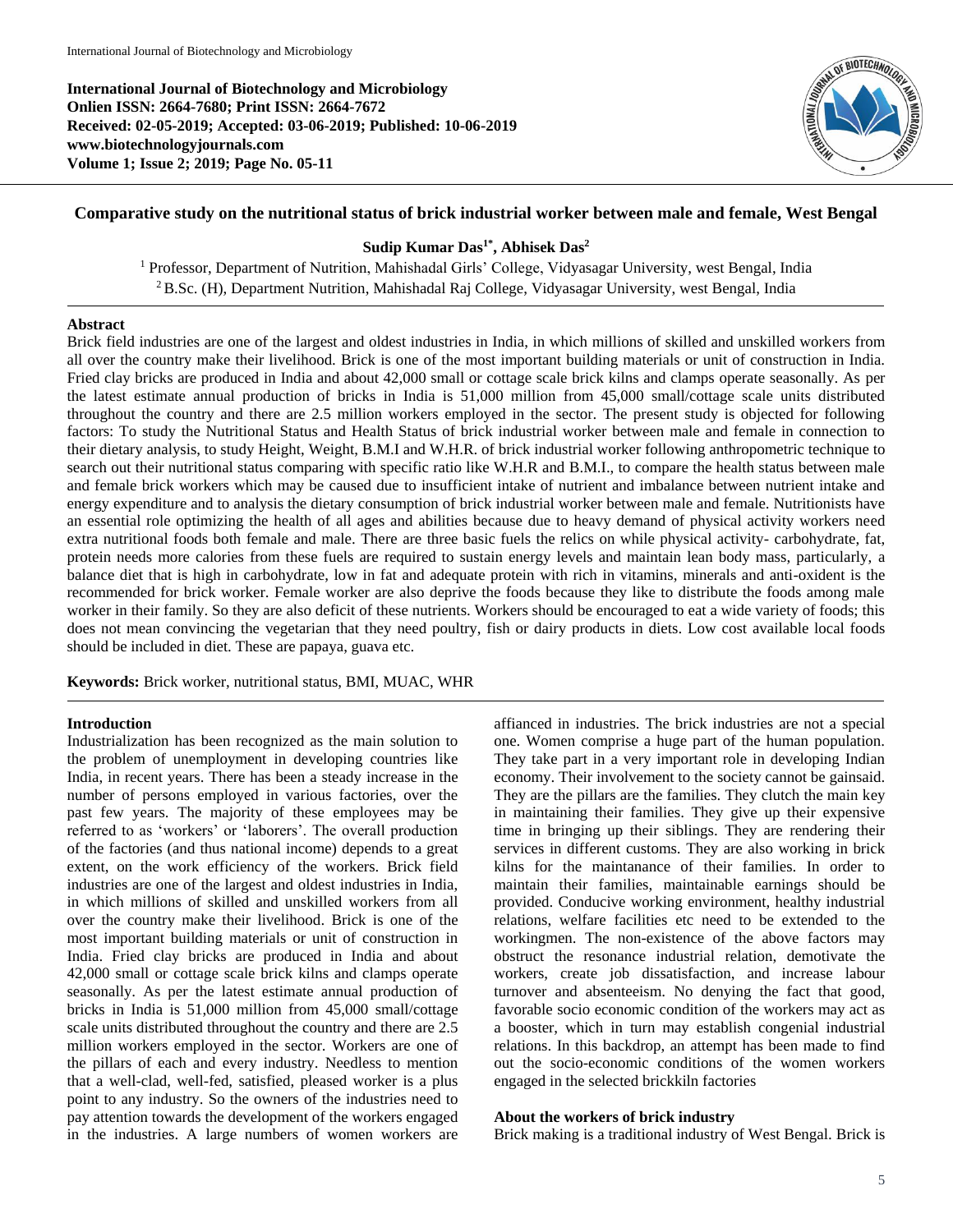as old as civilization itself. It dates back to ancient Mesopatemia around 500 BC. The archeological ruins of Mahenjo Daro and Harappa which date back over 4000 years indicate that brick making was well developed in India in ancient times. The silted topography of the region (West Bengal) is uniquely suited for making bricks. In the past the riverine delta region of South Bengal provided quality-soil as a cheap source of raw material and the in- land canals functioned as the mode of low-cost and easily accessible local transport. The hinterland of Kolkata – the districts of Howrah, Hooghly, North 24 Parganas and South 24 Parganas – thus became suitable locations for brickfields, as the city grew in size. In west Bengal, around 3500 brick-manufacturing units provide employment (officialy) to more than 0.7 million people from the rural agricultural sector. Brick industry creates 50 jobs against an investment of 0.1 million rupees compared to 7 jobs in other small-scale industries and 2 jobs in large-scale industries. Most of the workers engaged in brick industry are migrants and they are causally engaged. The brickfields in Bengal have been set up for nearly two centuries now. Since the begining of the colonial period in Bengal, the structure of Fort Willams, representing the power and might of the British army and many other structures of significance were erected from bricks. Brick production is a seasonal activity. The seasonal migrant worker living in the brickfields throughout the period of 6 to 8 months of production, returns back to the village after the production season comes to a close. The Brickfields known as the it-khola, are open cast and work continues from 6 a.m. in the morning to 6 p.m. in the evening. The whole process of brick making is split into a number of tasks performed sequentially in different locations within the brickfields spread over 7 to 12 bighas (2.5 to 4 acres) of land. The workers enagged in brickfields in West Bengal are: Pathera (those who moulds bricks), Matikata labour (the earth diggers), Taboya (the bearers of mud-filled baskets), Reja (those who carry bricks to the furnace), Bujhai mistri (the workers who arrange bricks in a particular fashion in the furnace), Mati-phulla (the workers who bring prepared soil to the reja for moulding), Bail hakka (the workers who drive bullocks rounds the mills for grinding soil), Muh-katta (the workers who collect the mixed soil from the open end of the mill).

## **Nutritional status of brick field workers**

Nutrition and health are the most important contributory factors for human resource developement in the country. Nutrition is concerned with social, economic, cultural and physiological implications of the food eaten. Under nutrition among adult population is a serious public health problem internationally, especially in developing countries. Malnutrition in adult population puts them at a high risk of a decreased physical developement and increased incidence of infectious disease. Though, anthropometry have some limitations, yet, it's remains the most practical tool for a rapid assessment of nutritional status at individual as well as community level, particularly in resource constrained circumstances in developing countries such as India. Body mass index (BMI) is widely accepted as one of the best indicators of nutritional status in adults. Many studies have

shown that BMI is a resonable anthropometric measure of total body fat or storage of energy in the body. Although adult nutritional status can be evaluated in several ways, the BMI is the most widely used because it is simple, inexpensive, safe and suitable for large scale surveys. BMI reflects not only the nutritional status but also the socio-economic condition of a population, especially the adult population in developing countries. A BMI <18.5 kg/m<sup>2</sup> is widely used as a practical measure of chronic energy deficiency (CED) i.e a 'steady' state of underweight in which an individual is in an energy balance irrespective of a loss in body weight or body energy stores. Such a 'steady' underweight is likely to be associated with morbidity or other physiological and functional impairments. CED is caused by inadequate intake of energy accompanied by high level of physical activities and infections for a considerably long period of life. It is associated with reduced work capacity, poor work performance and productivity increased morbidity due to supressed immune function and behavioral changes. On the other hand, mid upper arm cicumferance (MUAC) is another anthropometric measure use to evaluate adult nutritional status. It is simpler measure than BMI, requires minimum equipment and may predict morbidity and mortality as accurately as underweight. An extensive study using data from 8 countries (Mali, India, Senegal, Zimbabwe, Somalia, Ethiopia, Papua New Guinea and China) suggested that MUAC could be used as a simple screening tool for assessment of nutritional status. MUAC has been suggested as a substitute for BMI when the rapid screening of an adult population is required as a prelude to targetting the provision of assistance to those who are undernourished.

## **Common health disorders of brick field workers**

The common physical hazard in most industries is heat. The direct effects of heat exposure are burns, heat exhaustion, heat stroke and decreased efficiency, increased fatigue and enhanced accident rates. Many industries have local 'hot spots' oven and furnaces which radiate heat. Radiant heat is the main problem in foundry, glass and steel industries while heat stagnation is the principal problem in jute and cotton textile industry. High temperatures are also found in mines for instance in the collar crowd mines of Mysore which is the second deepest mine of the world (11,000feet), temperatures as high as 150 deg are recorded. The workers may be to the exposed to the risk of poor illumination or excessive brightness, the acute affects of poor illumination are eye strain, headache, eye pain, and lachrymator, congestion around the cornea and eye fatigue. Exposure to excessive brightness or glare is associated with discomfort, annoyance and nasal fatigue. Vision, and lead to accidents. Should be sufficient and suitable lighting, natural or artificial, where every person are working There.

1. In brick field industry, the female brick field workers have to perform various types of hard and strenuous work that lead to lower back pain (LBP) in the body. Studies of the epidemiology of LBP have implicated mechanical risk factors, such as manual handling, carrying heavy loads and work related posture. Lower back pain problem is a major public health problem with over 80% of the world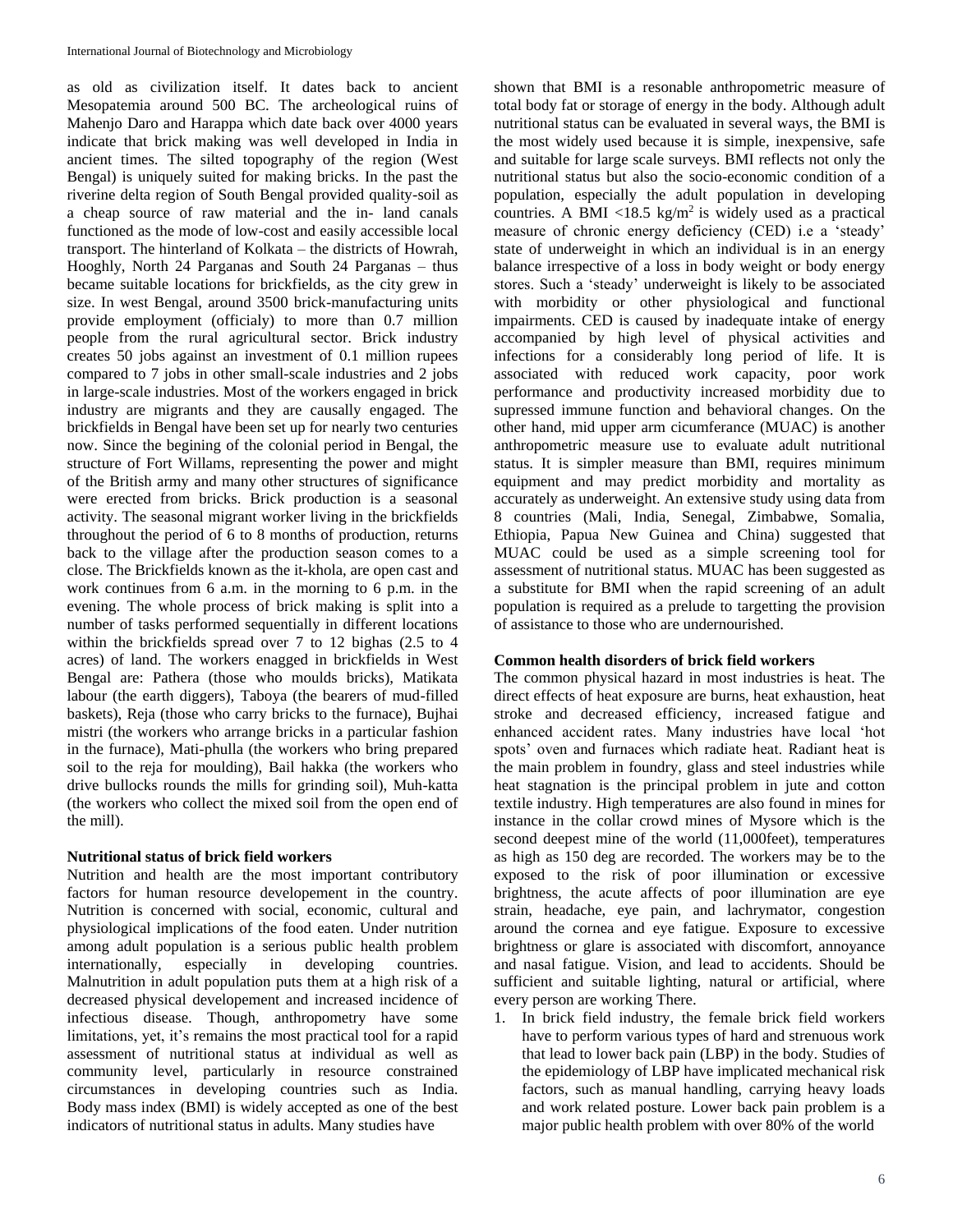Population reporting LBP at some point in their life. It is a disorder with much possible etiology, occurring in different groups, and is also a common health condition in working populations. Female brick field workers are at a high risk of suffering from occupational-related LBP because of high risk activities involved in different activities in brick production. LBP and its associated disability continue to plague the brick field industry. The prevalence of occupational-related LBP among manual workers in the brick manufacturing companies is believed to be due to high exposure to awkward postures for long hours, heavy manual work and exposure to whole-body vibration in the work environment. LBP is associated with major costs in terms of health resource usage, work disability and absenteeism and loss of quality of life.

- 2. Dusts are finally divided soil particles with size ranging from 0.1 to 150 microns. They are released into the atmosphere during unloading, grinding, abrading, loading and unloading operation. Dusts are produced in a number of industries-mines, foundry, industries. Dust particles larger than 10 microns settle down from the air rapidly, while the smaller ones remain suspended indefinitely. Particles smaller than 5 microns are directly inhaled into the lungs and are retained there this fraction of the dust is called "respirable dust", and is mainly responsible for phenmo coniosis. Dust has been classified into inorganic and organic dust. The soluble and insoluble dusts. The inorganic dusts are silica, mica, coal, asbestos, dust etc. The organic dusts are cotton, jute and the lick. The soluble dusts dissolve slowly; enter the systemic circulation, and re eventually eliminated by body metabolism. The insoluble dusts remain, more or less, permanently in the lunges. They are mainly the cause of pneumoconiosis. The most common dust diseases in this country are silicosis and anthracnose.
- 3. Exposure to gases is a common on hazard in industries. Gases are sometime gasified as simple gases (e.g. chloroform, the, tri-chloro ethylene). Carbon monoxide hazard is frequently reported in coal gas manufacturing plants and steel industry.
- 4. A large number of metals, and their compounds are used throughout. The chief mode of entry of some them is by inhalation as dust or fumes. The industrial physician should be aware of the toxic effect of lead, antimony, arsenic, beryllium, cadmium, cobalt, manganese, marcher, phosphorus, chromium, zinc and others. The ill effects depend upon the duration of exposure. Unlike the pneumoconiosis, most chemical intoxications respond favorably to cessation, exposure and medical treatment.
- 5. Occupational disease may also result from ingestion of chemical substances such as lead, mercury, arsenic, zinc, chromium, cadmium, phosphorus etc. Usually these substances are swallowed hands, food or small proportion may reach the general blood circulation.
- 6. The Psychosocial hazards arise from the workers failure to adapt to lion. Lack of job satisfaction in serenity, poor some of the workers. The capacity to adapt to different working environments influenced by many factors such as education, cultural background, family life, social

habits and what the worker expects from employment.

The health effects can be classified in two main categories a>Psychological and behavioural changes including hostility, aggressions, anxiety, depression, tardiness, alcoholism, drug abuse, sickness absenteeism. b>Psychosomatic ill health: including fatigue, headache, pain in the shoulders, neck and back, propensity to peptic ulcer, hypertension, heart disease and rapid ageing(33). Reports from various parts of the world indicate that physical factors cheat, noise, poor lighting, also play a major role in adding to or precipitating mental disorder among workers. The increasing stress to or precipitating mental disorder among workers. The increasing stress on automation, electronic operations and nuclear energy may introduce newer psychosocial health problems in industry. Psychosocial hazards are therefore assuming more importance than physical or chemical hazards.

## **Aims and objectives**

The present study is objected for following factors:

- To study the Nutritional Status and Health Status of brick industrial worker between male and female in connection to their dietary analysis.
- To study Height, Weight, B.M.I and W.H.R. of brick industrial worker following anthropometric technique to search out their nutritional status comparing with specific ratio like W.H.R and B.M.I.
- To compare the health status between male and female brick workers which may be caused due to insufficient intake of nutrient and imbalance between nutrient intake and energy expenditure.
- To analysis the dietary consumption of brick industrial worker between male and female.

# **Materials and methods**

The present study involved Brick industrial workers to find out the nutritional status and health status between male and female, belonging to the age group of 20-30years were selected to complete the project work. I had visited a brick industry in our locality is located in Haldia, Purba Medinipur. The project work covered the total number of 30 male and 30 females.

# **Parameters**

To find out the health status following parameters and adopted.

- $\blacksquare$  Height (cm)
- $\blacksquare$  Weight (kg)
- Body mass index (kg/m2)
- $\blacksquare$  Waist circumference(cm)
- $\blacksquare$  Hip circumference(cm)
- MUAC (cm)

# **Anthropometric Measurement**

To do this project work I have measured the height, weight, waist circumference, mid upper arm circumference of 20-30 years of break industrial worker between male and female. I used some anthropometric indicate for coquet the information of this project.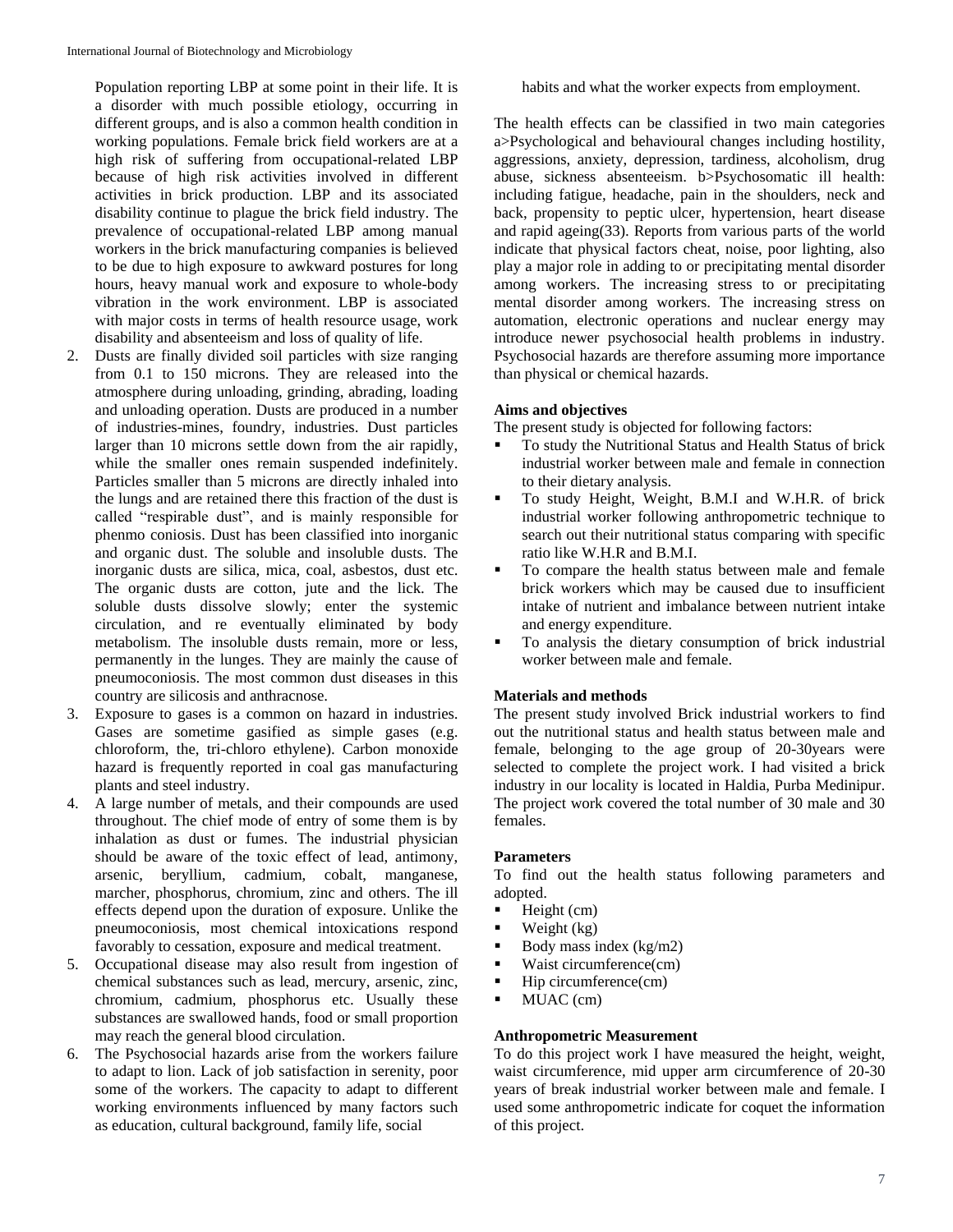#### **Measurement of height**

Height is measured with a vertical measuring rob. The subject should stand create looking straight on a level surface with heels together and toes apart, without shoes. The moving had pieces of the anthropometry should be lowered to rest flat on the top of the reading should be taken. Height should be take read to the nearest ¼" or 0.5cm. an average of three measurement is taken as the measurement.

## **Measurement of body weight**

Subject stands on the platform of the human weighting machine exerting equal pressure on both feet the reading in taken from the scale with an accuracy of 0.5 kg.

Weight is measured with the individual under Basel conditions with minimum clothing and without shoes. The zero error of the weighing scale should be checked before taking the corrected as and when required.

#### **Measurement of mid upper arm circumference**

This circumference is measured at the midpoint of left upper arm (between the acromial and olecranon) horizontally and biceps lend with the handling felly either by flexible steel tape. The measuring fake is held gently without pressing the soft tissue. The tape must be flexible no stretchable and unaffected by temperature

## **Measurement of waist circumference**

This is measured horizontally on the trunk at the level of waist line by using steel tape.

# **Measurement of hip circumference**

This is measured horizontally at the level of gluteus. Tape is placed on the gluteus muscle and its edge mid of the lateral sawfly of the things.

## **Calculation of index**

Body mass index is measured by the following formula. BMI (Body Mass Index) BMI=Weight (kg)/Height (m)²

## **Waist to the Hip ratio**

The predominant distribution of fat in an obese person, whether in the upper part or the lower part of the body, may determine the disease pattern. This was estimated by dividing the waist circumference. The limit of WHR was>0.85for wamen and >1.00 for men.

# **Questionnaire methods for measuring food intake**

Health status measurement of nutritional status of brick industrial worker questonnarie method a diet survey may also includes data collection to dietary habits and practices. The data that is collected to have translated into.

Mean intake (grams of food in terms of cereals, pulses, vegetables, fruits, milk, meat, fish and AGGS). The mean intake of nutrients per individual consumption unit this diet survey provides information a dietary intake patterns, specific foods consumed and estimated intakes.The caloriefic and nutritive values of different food stuffs consumed by the workers were estimated using the tables of nutritive value of Indian food and compared with the quantity of the Recommended Dietary Allowance (RDA) for the Indians by ICMR 2010. The survey was carried out during a period of 7 days.

#### **Analysis of data**

The data of each anthropometric parameter and food intake of workers were used for calculating the mean and standard deviation. The standard error of means are also calculated. These mean values were compared with the standard data published by ICMR and NCHS.

## **Statistical Analysis**

For determination of statistical significant difference of different parameters, student 't' test were performed. P<0.05 was considered as significant.

## **Result**

**Table 1:** A Value shows: Mean  $\pm$  SE

| Category        | Mean Height $(cm) \pm SE$ |
|-----------------|---------------------------|
| $Male(n=30)$    | $160.91 + 0.73$           |
| Female $(n=30)$ | $148.81 + 0.59$           |



*\*P<0.05 level of significant*

**Fig 1:** Column diagram represent height of male and female brick workers (20-30 years).Data represents mean±SE followed by two tail 't' test.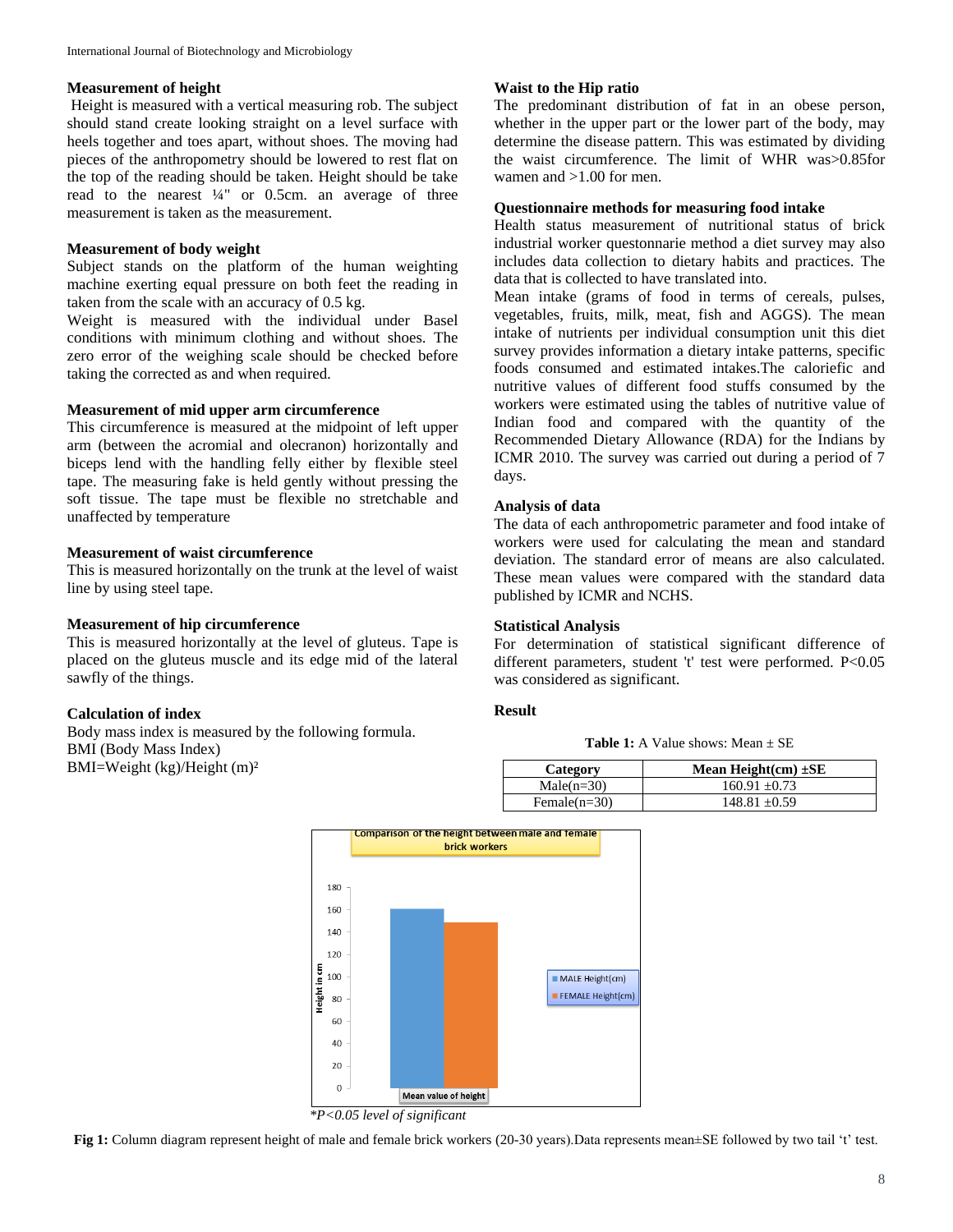Table 2: B Data are represent as Mean  $\pm$  SE, n=30. Data of each group compared by two Tai

| Category        | Mean Weight $(kg) \pm SE$ |
|-----------------|---------------------------|
| $Male(n=30)$    | $51.52 \pm 0.67$          |
| Female $(n=30)$ | $42.7 + 0.39$             |



*\*P<0.05 level of significant*

**Fig 2:** Column diagram represent weight of male and female brick workers (20-30 years). Data represents mean  $\pm$  SE followed by two tail 't' test.

**Table 3:** C Value shows:Mean±SE

| Category        | Mean BMI(kg/m2) $\pm$ SE |
|-----------------|--------------------------|
| $Male(n=30)$    | $19.84 + 0.22$           |
| Female $(n=30)$ | $19.46 + 0.18$           |



*\*P>0.05 level is not significant*

**Fig 3:** Column diagram represent BMI of male and female brick workers (20-30 years). Data represents mean  $\pm$  SE followed by two tail 't' test.

**Table 4:** D Value shows: Mean± SE

| Category        | Mean MUAC $(cm) \pm SE$ |
|-----------------|-------------------------|
| $Male(n=30)$    | $26.96 + 0.08$          |
| Female $(n=30)$ | $21.85 + 0.02$          |



*\*P>0.05 level is not significant*

**Fig 4:** Column diagram represent MUAC of male and female brick workers (20-30 years).Data represents mean±SE followed by two tail 't' test.

| <b>Table 5:</b> E Value shows: Mean $\pm$ SE |  |  |  |
|----------------------------------------------|--|--|--|
|----------------------------------------------|--|--|--|

| Category        | Mean Waist Hip ratio $\pm$ SE |
|-----------------|-------------------------------|
| $Male(n=30)$    | $0.89 + 0.28$                 |
| Female $(n=30)$ | $0.84 + 0.30$                 |







**Table 6:** F Value shows: Mean± SE

| Category        | Mean Energy(kcal) $\pm$ SE |
|-----------------|----------------------------|
| $Male(n=30)$    | $2260.33 + 18.68$          |
| Female $(n=30)$ | $1894.43 + 14.29$          |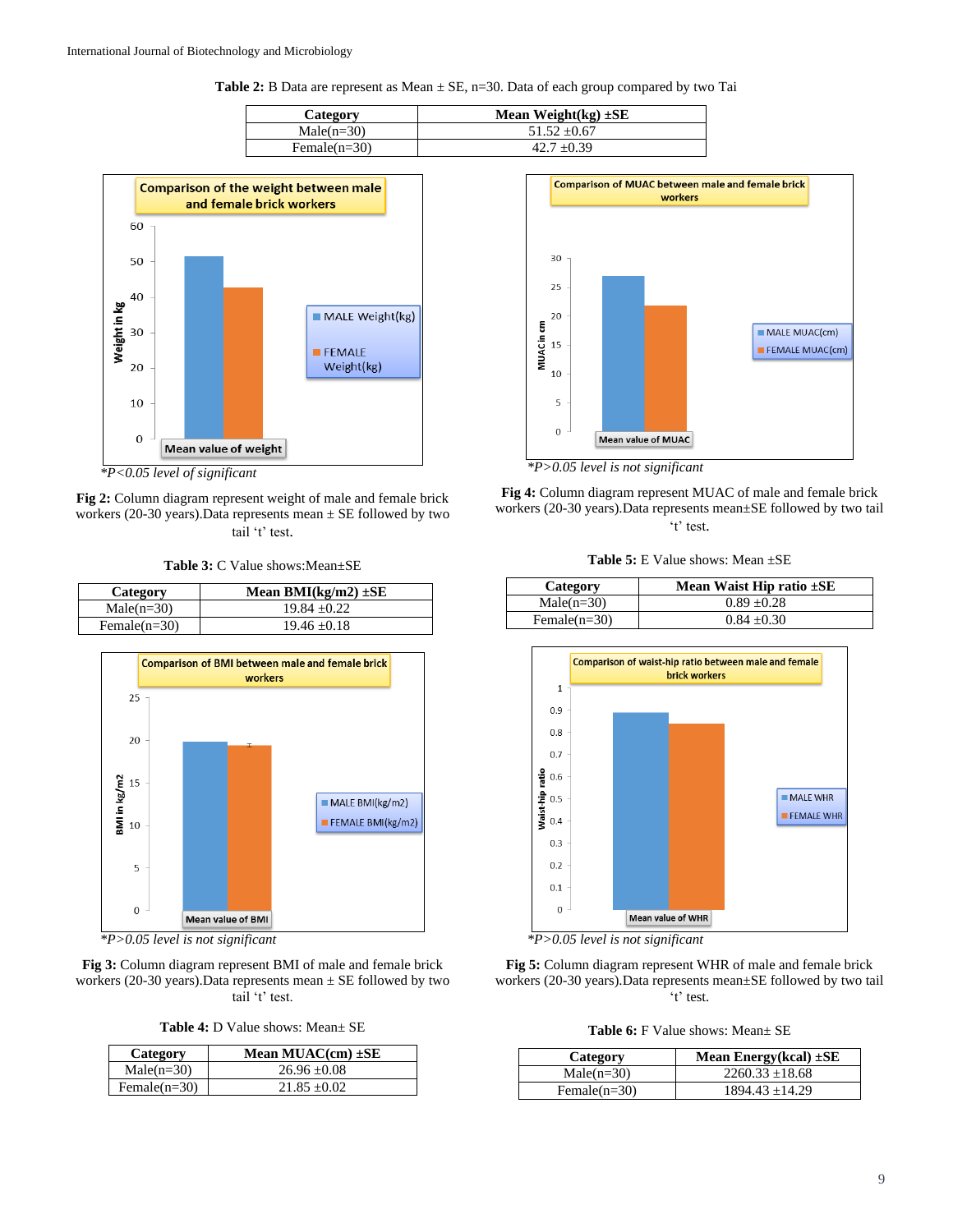

*\*P<0.05 level of significant*

**Fig 6:** Column diagram represent energy intake of male and female brick workers (20-30 years). Data represents mean  $\pm$  SE followed by two tail't' test.

**Table 7:** G Value shows: Mean ±SE

| Category        | Mean Carbohydrate $(gm) \pm SE$ |
|-----------------|---------------------------------|
| $Male(n=30)$    | $452.3 + 3.70$                  |
| Female $(n=30)$ | $367 + 2.72$                    |



*\*P>0.05 level is not significant*

**Fig 7:** Column diagram represent carbohydrate intake of male and female brick workers (20-30 years).Data represents mean ±SE followed by two tail't' test.

**Table 8:** H Value shows: Mean± SE; n=30

| Category        | Mean Protein(gm) $\pm$ SE |
|-----------------|---------------------------|
| $Male(n=30)$    | $35.53 + 0.59$            |
| Female $(n=30)$ | $32.33 + 0.51$            |



*\*P<0.05 level of significant*

**Fig 8:** Column diagram represent protein intake of male and female brick workers (20-30 years).Data represents mean± SE followed by two tail 't' test.

**Table 9:** I Value shows: Mean± SE

| Category        | Mean $\text{Fat}(\text{gm}) \pm \text{SE}$ |
|-----------------|--------------------------------------------|
| $Male(n=30)$    | $36.23 + 0.57$                             |
| Female $(n=30)$ | $33 + 0.56$                                |



*\*P<0.05 level of significant*

**Fig 9:** Column diagram represent fat intake of male and female brick workers (20-30 years).Data represents mean± SE followed by two tail 't' test.

## **Discussion**

Work output is influenced by nutritional status. Underweight with body mass index less than 18 has been found to be associated with lower work output according to some studies (43). Marginal malnutrition including subclinical vitamins and